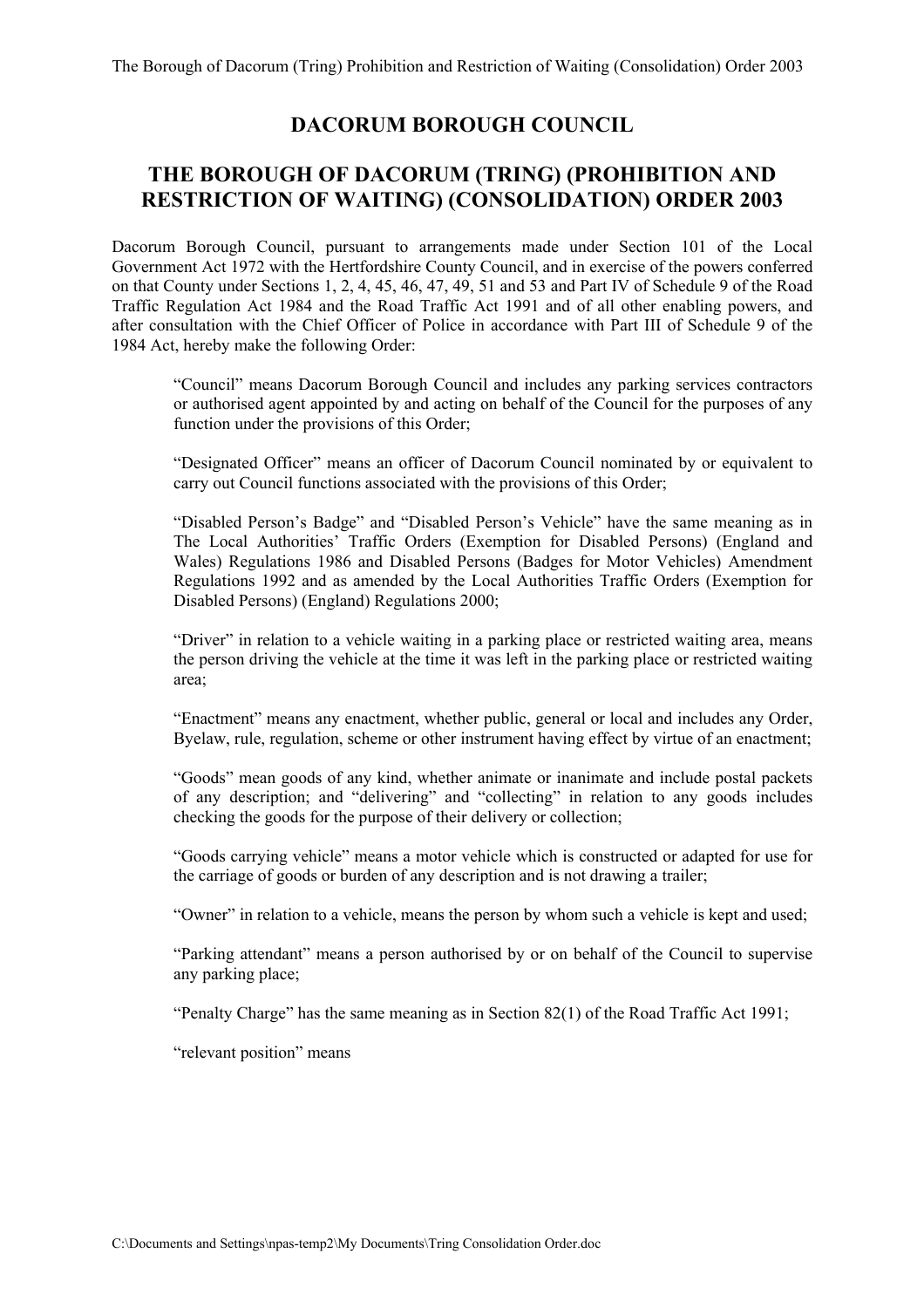- i) A vehicle displays a disabled person's badge in the relevant position if:
	- a) in the case of a vehicle fitted with a dashboard or facia panel, the badge is exhibited thereon so that Part 1 of the badge is legible from outside the vehicle; or
	- b) in the case of a vehicle not fitted with a dashboard or facia panel, the badge is exhibited in a conspicuous position on the vehicle so that Part 1 of the badge is legible from outside the vehicle;
- ii) A vehicle displays a parking disc in the relevant position if:
	- a) in the case of a vehicle fitted with a dashboard or facia panel, the disc is exhibited thereon so that the quarter hour period during which the period of waiting began is legible from outside the vehicle; or
	- b) in the case of a vehicle not so fitted, the disc is exhibited in a conspicuous position on the vehicle so that the quarter hour period during which the period of waiting began is legible from outside the vehicle.
- 1. This Order may be cited as THE DACORUM (TRING) (PROHIBITION AND RESTRICTION OF WAITING) (CONSOLIDATION) ORDER 2003 and shall come into operation on 6 October 2003.
- 2. The relevant provisions of the following Orders are hereby revoked:

 the County of Hertford (Various Streets, Tring) (Restriction of Waiting) Order 1969; the County of Hertford (Gamnel Cross Roads, Tring) (Prohibition of Waiting) Order 1970; the Dacorum Borough Council (Brook Street and Church Yard, Tring) (Prohibition of Waiting) Order 1999; the Dacorum Borough Council (Various Roads) (Prohibition and Restriction of Waiting) Order (No.1) 1989; the Dacorum District Council (Various Roads) (Prohibition and Restriction of Waiting) Order 1983; the Dacorum Borough Council (Various Roads) (Prohibition and Restriction of Waiting) Order (No.1) 1991; the Hertfordshire (B4635 High Street, Tring) (Waiting Restrictions) (Amendment) (No.3) Order 1994; the Hertfordshire (B4635 High Street, Tring) (Waiting Restrictions) (Amendment) (No.2) Order 1993; the Trunk Road (Tring) (Restriction of Waiting) Order 1969; the Dacorum Borough Council (King Street, Tring) (Prohibition of Waiting) Order 1997; the Dacorum Borough Council (Various Roads) (Restriction of Waiting) Order (No.2) 1998; the Dacorum Borough Council (Various Roads) (Prohibition and Restriction of Waiting) Order (No.1) 1985; the Dacorum District Council (Various Roads) (Prohibition and Restriction of Waiting) Order (No.1) 1980; the Dacorum Borough Council (Various Roads) (Prohibition and Restriction of Waiting) Order 1987; and the Dacorum District Council (Various Roads) Traffic Regulation Draft Order (No.2) 1975.

- 3. Save as provided in Article 9 of this Order, no person shall, except under the direction or with the permission of a designated officer, cause or permit any vehicle, other than a public service vehicle, to wait or stop at any time in the lengths of road specified in Schedule 1 to this Order.
- 4. Save as provided in Article 9 of this Order, no person shall except under the direction or with the permission of a designated officer, cause or permit any vehicle, other than a public service vehicle, to wait or stop between the hours of 8.30am to 6.30pm, Monday to Saturday in the lengths of road specified in Schedule 2 to this Order.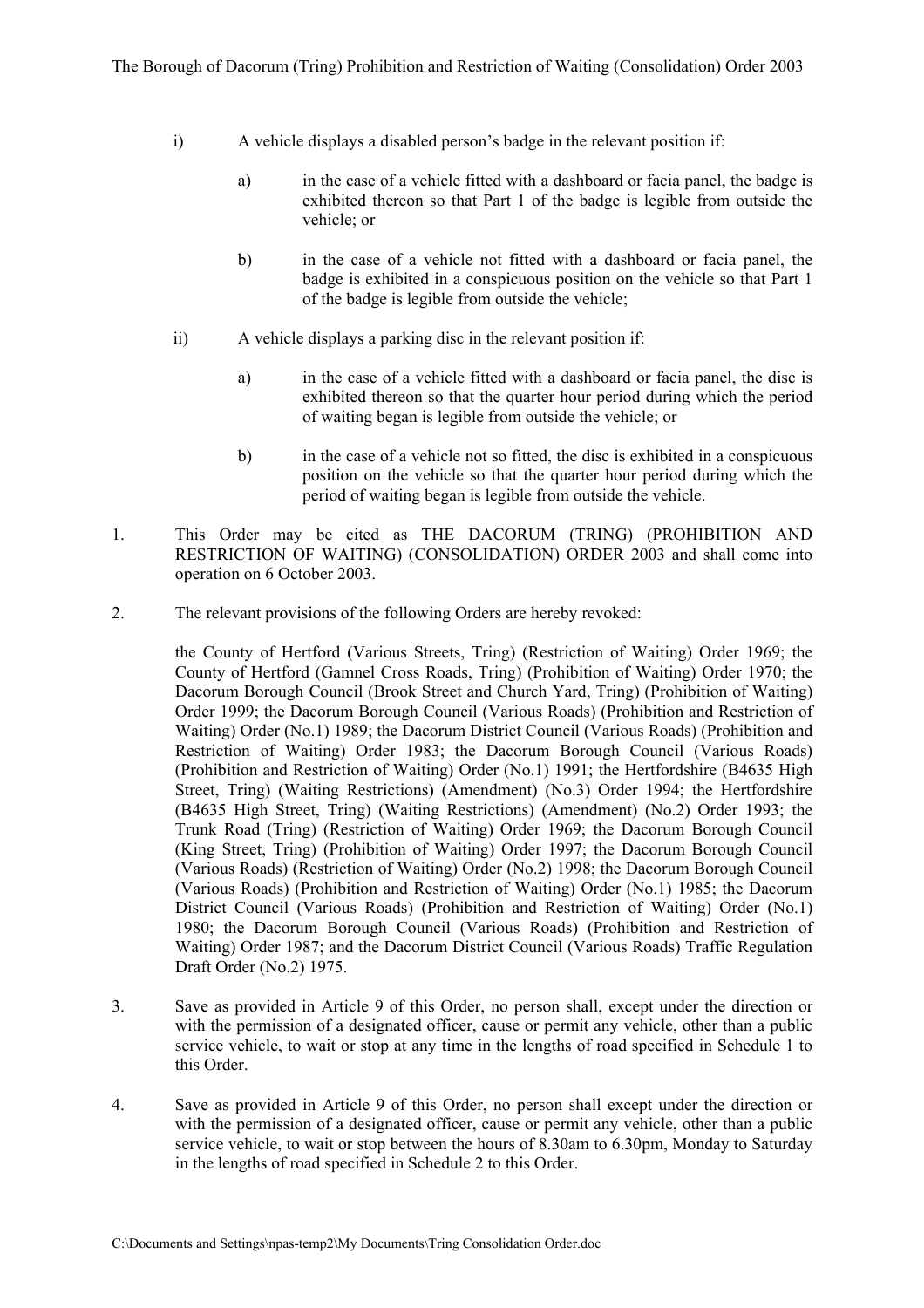The Borough of Dacorum (Tring) Prohibition and Restriction of Waiting (Consolidation) Order 2003

- 5. Save as provided in Article 9 of this Order, no person shall except under the direction or with the permission of a designated officer, cause or permit any vehicle, other than a public service vehicle, to wait or stop between the hours of 8.00am to 6.30pm, Monday to Saturday in the lengths of road specified in Schedule 3 to this Order.
- 6. Save as provided in Article 9 of this Order, no person shall except under the direction or with the permission of a designated officer, cause or permit any vehicle, other than a public service vehicle, to wait or stop between the hours of 8.30am to 6.30pm, Monday to Friday in the lengths of road specified in Schedule 4 to this Order.
- 7. Save as provided in Article 9 of this Order, no person shall except under the direction or with the permission of a designated officer, cause or permit any vehicle to wait between the hours of 8.30am and 6.30pm Monday to Saturday for a period in excess of 1 hour, return prohibited within the next 2 hours, in the lengths of road specified in Schedule 5 to this Order.
- 8. Save as provided in Article 9 of this Order, no person shall except under the direction or with the permission of a designated officer, cause or permit any vehicle to wait between the hours of 8.00am and 6.30pm Monday to Saturday for a period in excess of 1 hour, return prohibited within the next 2 hours, in the length of road specified in Schedule 6 to this Order.
- 9. Nothing in Articles 3, 4, 5, 6, 7 and 8 of this Order shall render it unlawful to cause or permit any vehicle to wait in the lengths of roads specified in the Schedules to this Order:
	- (a) If the vehicle is being used for building, industrial and demolition operations;
	- (b) If the vehicle is being used for the removal of any obstruction to traffic;
	- (c) If the vehicle is being used for the laying, erection, alteration or repair in or on land adjacent to the said length of road of any sewer or of any main, pipe or apparatus for the supply of gas, water or electricity or of any telecommunications apparatus defined in paragraph 1(1) of the Telecommunications Code contained in Schedule 2 of the Telecommunications Act 1984;
	- (d) If the vehicle is being used for fire brigade, ambulance or police purposes;
	- (e) If the vehicle is being used in the service of a local authority or with the permission of a local authority, or a water authority in pursuance of statutory powers or duties for such purposes, to wait in the prohibited area;
	- (f) If the vehicle is being used for the purpose of delivering or collecting postal packets as defined in Section 87 of the Post Office Act 1953.
	- (g) In any case where the person in control of the vehicle is required by law to stop in order to avoid an accident, or is prevented from proceeding by circumstances outside his control;
	- (h) Loading and/or unloading goods to or from premises in or adjacent to the lengths of roads.
- 10. Nothing in Articles 3, 4, 5, 6, 7, 8 and 9 of this Order shall render it unlawful to cause or permit a disabled person's vehicle which displays in the relevant position a disabled person's badge to wait at any time in the lengths of roads in Tring specified in the Schedules.
- 11. The Interpretation Act 1978 shall apply for the interpretation of this Order as it applies for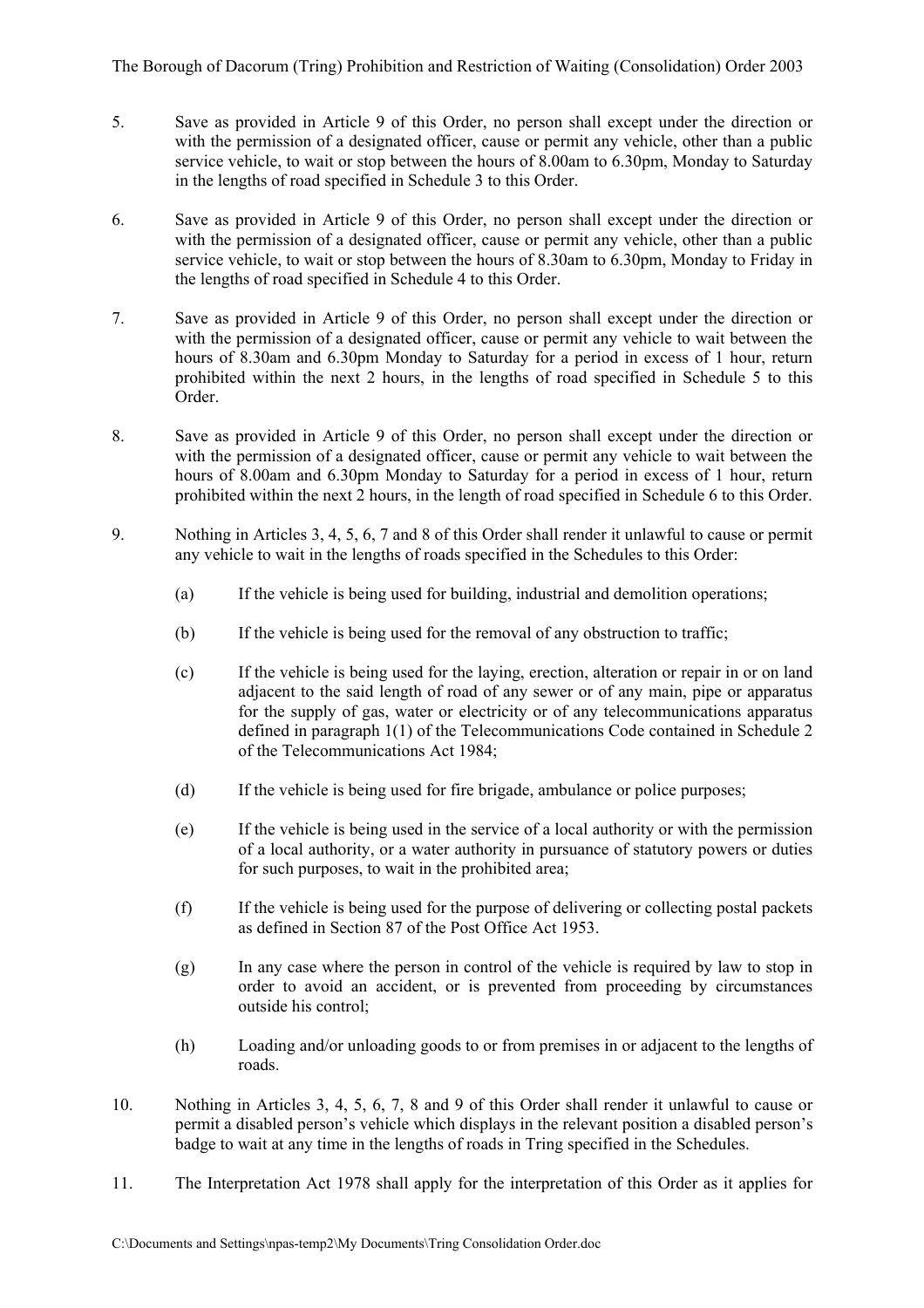The Borough of Dacorum (Tring) Prohibition and Restriction of Waiting (Consolidation) Order 2003

the interpretation of an Act of Parliament.

12. The restrictions imposed by this Order shall be in addition to and not in derogation from any restriction or requirement imposed by any made or having effect as if made under the Act of 1984 or by any other enactment.

THE COMMON SEAL of DACORUM  $)$ BOROUGH COUNCIL was hereunto (a) affixed on the …………………………. ) in the presence of:

…………………………………………

Solicitor to the Council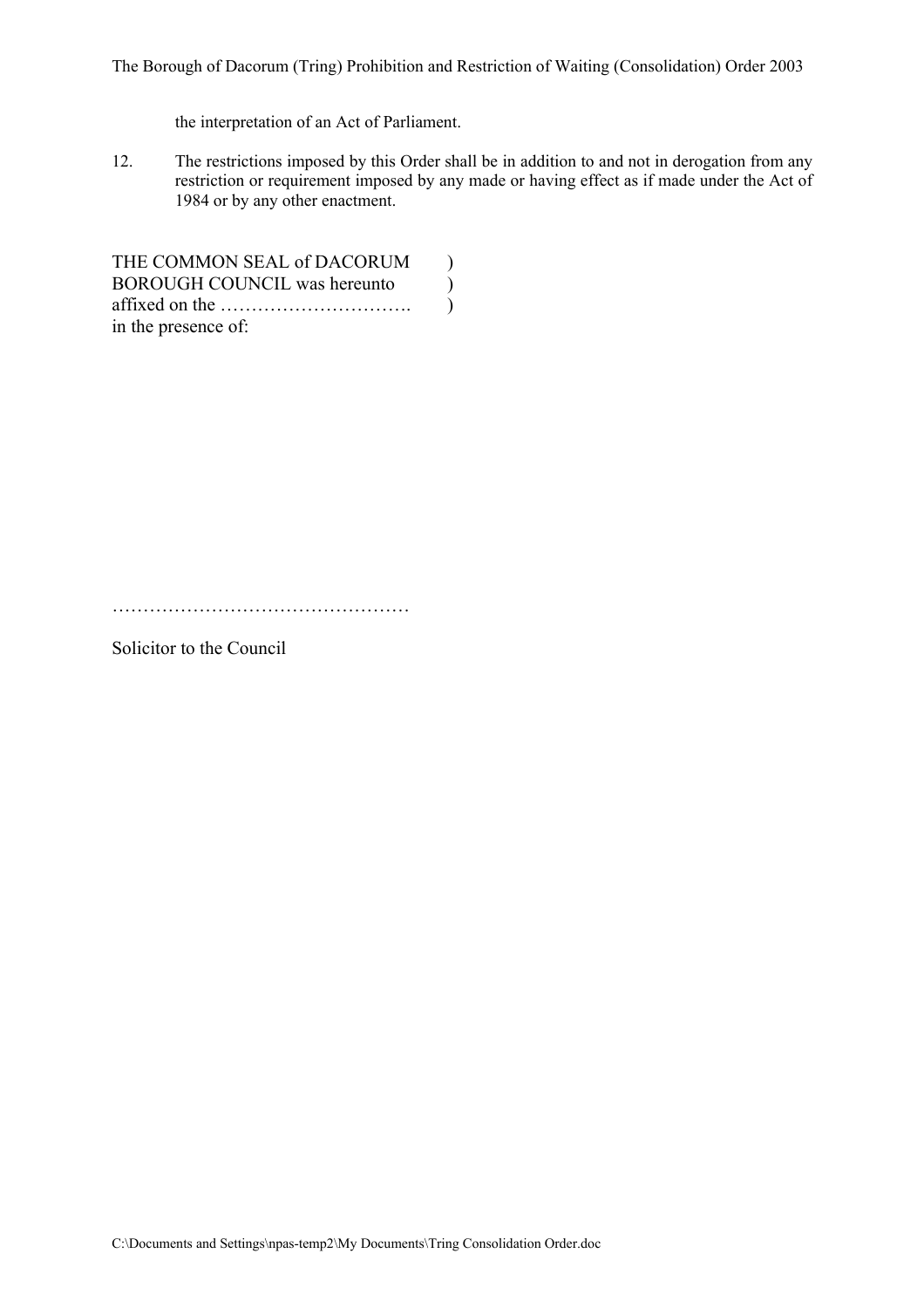# **SCHEDULE 1**

**Waiting Prohibited At Any Time**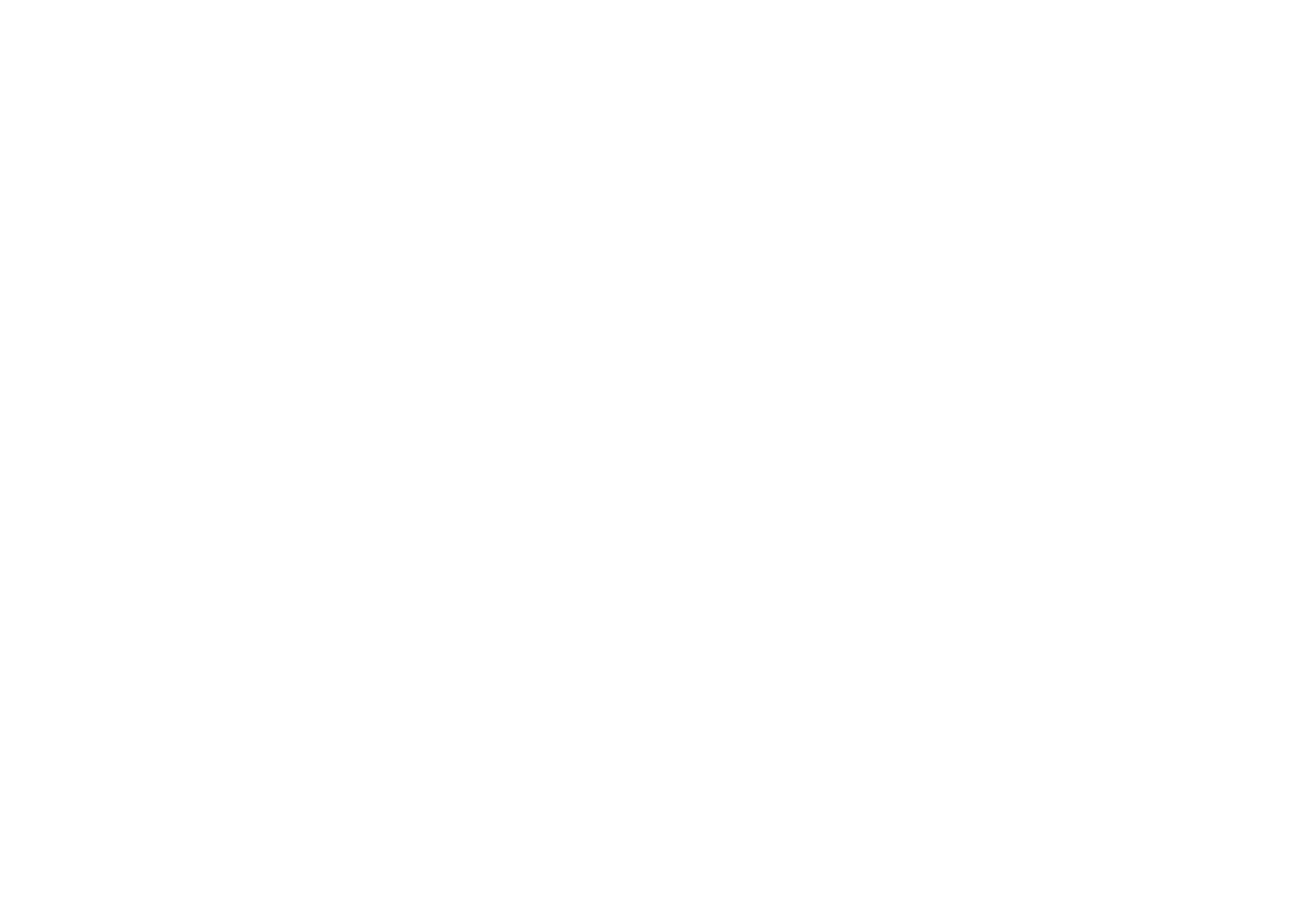### **Schedule 1: Waiting Prohibited At Any Time**

| <b>Column 1</b>        | Column <sub>2</sub> | Column 3                                                                                                                                                                   |  |
|------------------------|---------------------|----------------------------------------------------------------------------------------------------------------------------------------------------------------------------|--|
| <b>STREET NAME</b>     | <b>SIDE OF</b>      | <b>LOCATION</b>                                                                                                                                                            |  |
|                        | <b>STREET</b>       |                                                                                                                                                                            |  |
| Akeman Street          | East                | From no.41/43 southwards to its junction with Park Road, a distance of approximately 62 metres                                                                             |  |
| <b>Akeman Street</b>   | West                | From a point opposite no.41/43 southwards to its junction with Park Road, a distance of<br>approximately 62 metres                                                         |  |
| <b>Brook Street</b>    | East                | From its junction with Mortimer Hill northwards to a point approximately 15 metres north of its<br>junction with Brookfield Close                                          |  |
| <b>Brook Street</b>    | West                | From a point approximately 65 metres north of its junction with Mortimer Hill northwards to a point<br>approximately 15 metres north of its junction with Brookfield Close |  |
| <b>Bulbourne Road</b>  | North               | From its junction with Tring Ford Road eastwards for a distance of 30 metres                                                                                               |  |
| <b>Bulbourne Road</b>  | South               | From its junction with Wingrave Road eastwards for a distance of 26 metres                                                                                                 |  |
| Chapel Street          | West                | From its junction with Western Road southeastwards for a distance of 20 metres                                                                                             |  |
| Church Yard (West)     | East                | Entire length                                                                                                                                                              |  |
| Church Yard (West)     | West                | From its junction with High Street northwards to the northernmost boundary of no.41 High Street, a<br>distance of approximately 25 metres                                  |  |
| Church Yard (West)     | West                | From the southern boundary of no.2 northwards to its northern side                                                                                                         |  |
| Church Yard (West)     | North               | Transversely across the cul-de-sac end of Church Yard (West), a distance of 10 metres                                                                                      |  |
| Church Yard (East)     | East                | From its junction with High Street northwards to the entrance to Sutton Court, a distance of 100<br>metres                                                                 |  |
| Church Yard (West)     | West                | From its junction with High Street northwards to the entrance to Sutton Court, a distance of 97 metres                                                                     |  |
| Friars Walk            | North               | From its junction with Dundale Road westwards for a distance of 15 metres                                                                                                  |  |
| Friars Walk            | South               | From its junction with Frogmore Street westwards for a distance of 15 metres                                                                                               |  |
| <b>Frogmore Street</b> | East                | Entire length                                                                                                                                                              |  |
| <b>Frogmore Street</b> | West                | Entire length                                                                                                                                                              |  |
| <b>Henry Street</b>    | North East          | From a point 5 metres south of its junction with Western Road southeastwards to its junction with<br>King Street                                                           |  |
| <b>Henry Street</b>    | South West          | From a point 5 metres south of its junction with Western Road southeastwards to its junction with<br>King Street                                                           |  |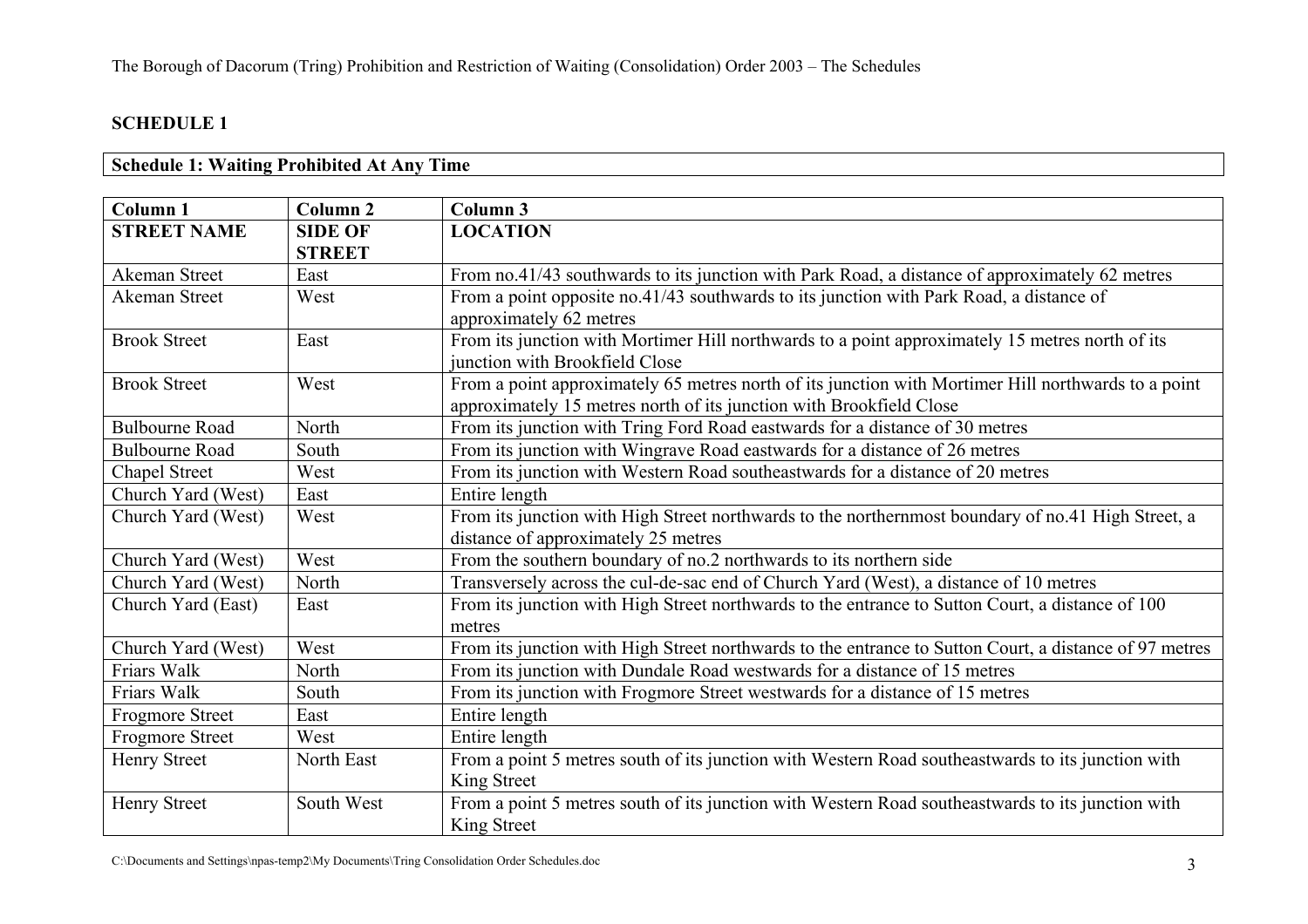| <b>High Street</b>     | North      | From the eastern boundary of no.110 eastwards for a distance of 25 metres                              |  |
|------------------------|------------|--------------------------------------------------------------------------------------------------------|--|
| <b>High Street</b>     | North      | From a point approximately 53 metres east of the eastern boundary of no.110 eastwards to its junction  |  |
|                        |            | with Frogmore Street, a distance of approximately 165 metres                                           |  |
| <b>High Street</b>     | North      | From its junction with Frogmore Street eastwards for a distance of 25 metres                           |  |
| <b>High Street</b>     | North      | From a point approximately 65 metres east of its junction with Frogmore Street eastwards for a         |  |
|                        |            | distance of approximately 40 metres                                                                    |  |
| <b>High Street</b>     | North      | Between its junction with Church Yard (East) and its junction with Brook Street, a distance of         |  |
|                        |            | approximately 170 metres                                                                               |  |
| <b>High Street</b>     | South      | From its junction with Langdon Street eastwards for a distance of approximately 38 metres              |  |
| <b>High Street</b>     | South      | From a point approximately 80 metres east of its junction with Langdon Streeteastwards for a distance  |  |
|                        |            | of 20 metres                                                                                           |  |
| <b>High Street</b>     | South      | From a point approximately 130 metres east of its junction with Langdon Street eastwards for a         |  |
|                        |            | distance of approximately 9 metres                                                                     |  |
| <b>High Street</b>     | South      | From a point approximately 155 metres east of its junction with Langdon Street eastwards for a         |  |
|                        |            | distance of approximately 12 metres                                                                    |  |
| <b>High Street</b>     | South      | From a point approximately 182 metres east of its junction with Langdon Street eastwards to its        |  |
|                        |            | junction with Akeman Street, a distance of approximately 40 metres                                     |  |
| <b>High Street</b>     | South      | From its junction with Akeman Street eastwards for a distance of 25 metres                             |  |
| <b>High Street</b>     | South      | From a point approximately 70 metres east of its junction with Akeman Street to the western            |  |
|                        |            | boundary of no.11, a distance of approximately 62 metres                                               |  |
| <b>High Street</b>     | South      | From the western boundary of no.8 to its junction with London Road, a distance of approximately 130    |  |
|                        |            | metres                                                                                                 |  |
| King Street            | North West | From its junction with Queen Street northwestwards for a distance of 6 metres                          |  |
| King Street            | North West | From a point 6 metres from the western kerbline of its junction with Henry Street northeastwards for a |  |
|                        |            | distance of 38 metres                                                                                  |  |
| King Street            | South East | From a point approximately 8 metres southwest of the centreline of Henry Street northeastwards for a   |  |
|                        |            | distance of 24 metres                                                                                  |  |
| Park Road              | North      | From the western boundary of no.8 (Louisa Cottages) eastwards to its junction with Akeman Street       |  |
| Park Road              | South      | From a point opposite the east side of Akeman Street to its junction with Hastoe Lane                  |  |
| Tring Ford Road        | North      | From its junction with Bulbourne Road northwards for a distance of 51 metres                           |  |
| <b>Tring Ford Road</b> | South      | From its junction with Upper Icknield Way northwards for a distance of 51 metres                       |  |
| Upper Icknield Way     | North      | From its junction with Tring Ford Road westwards for a distance of 55 metres                           |  |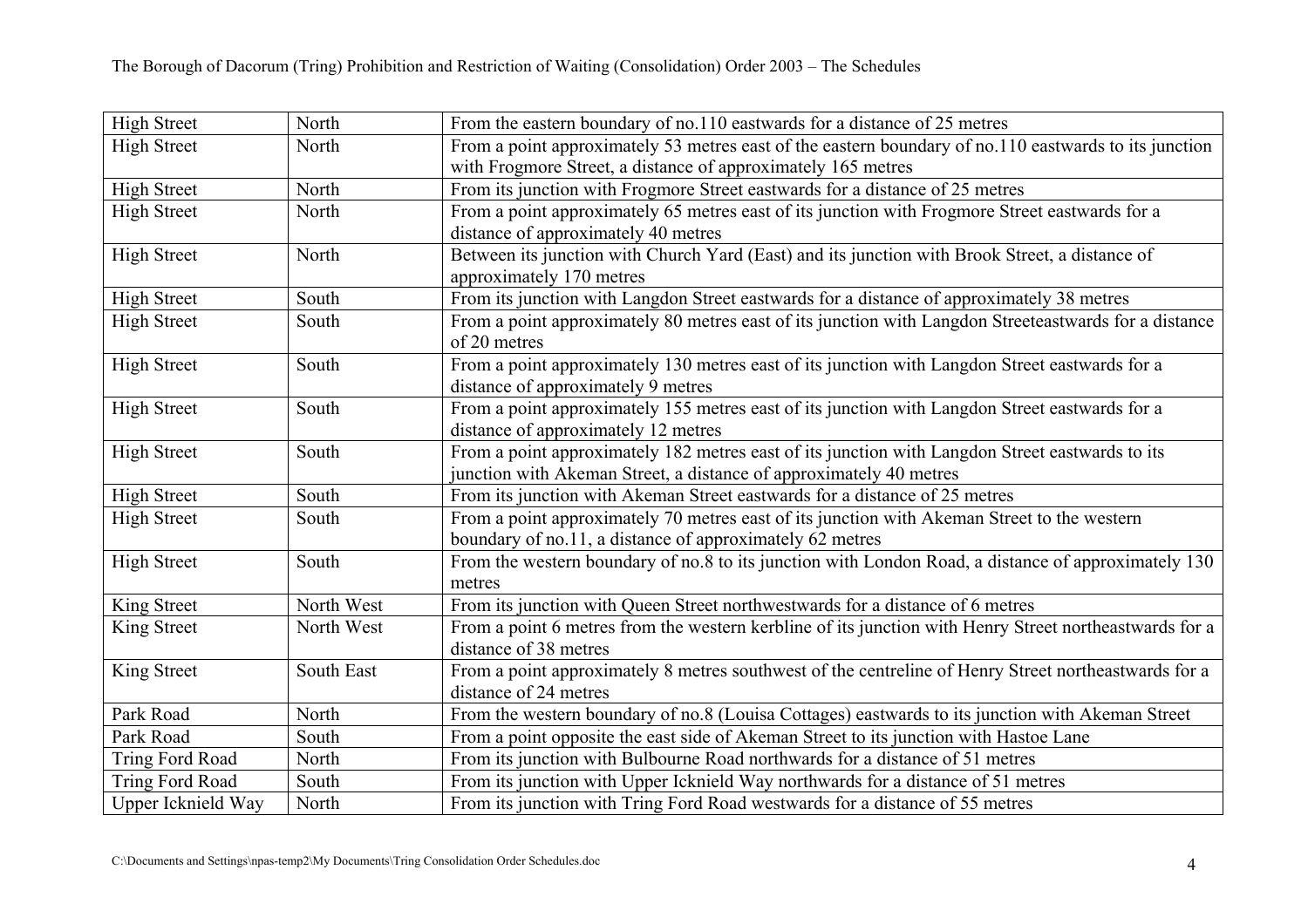| Upper Icknield Way | South | From its junction with Wingrave Road westwards for a distance of 55 metres       |
|--------------------|-------|----------------------------------------------------------------------------------|
| Wingrave Road      | East  | From its junction with Bulbourne Road southwards for a distance of 37 metres     |
| Wingrave Road      | West  | From its junction with Upper Icknield Way southwards for a distance of 37 metres |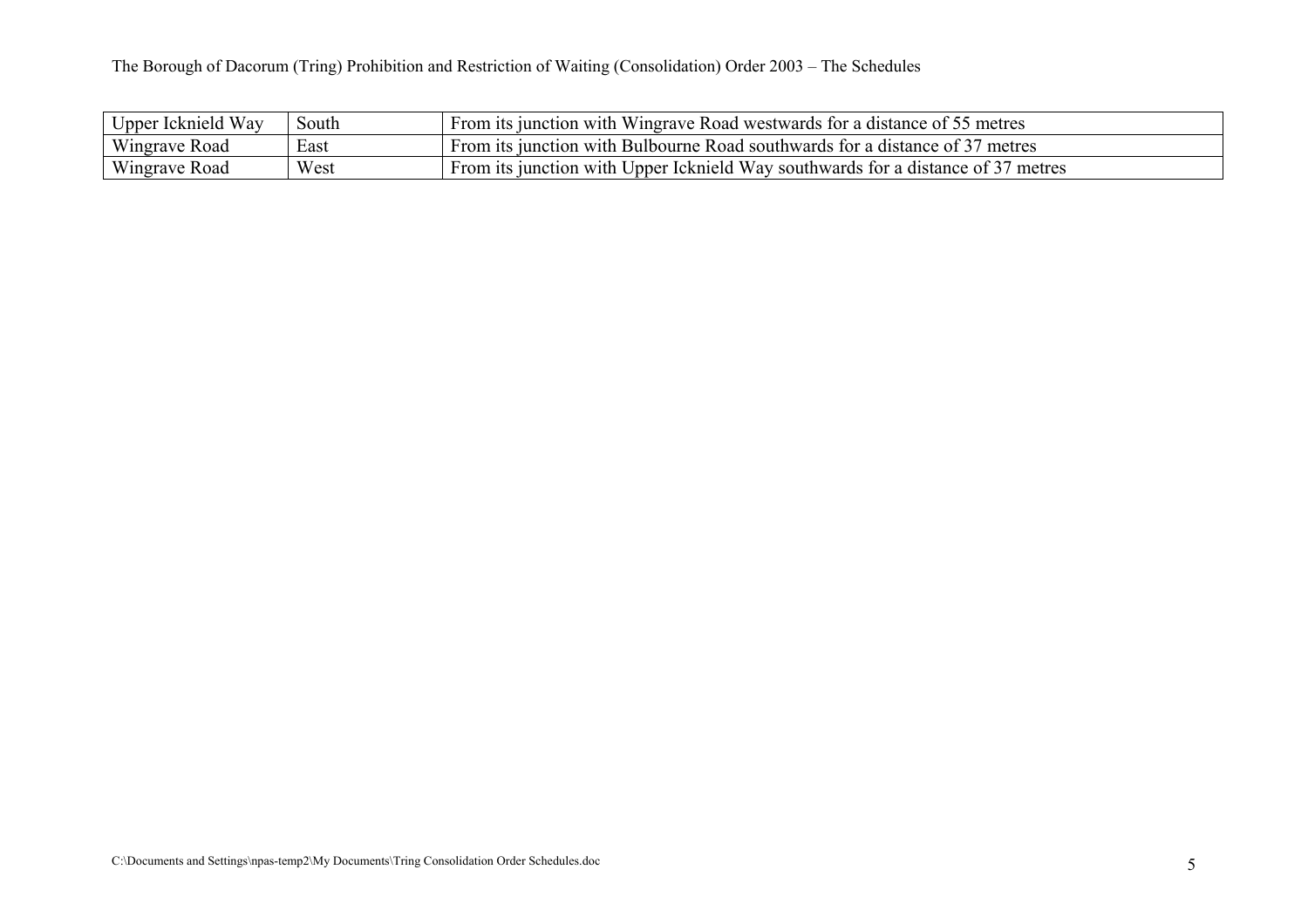# **SCHEDULE 2**

**Waiting Restricted (Waiting Prohibited, Monday to Saturday inclusive, 8.30am to 6.30pm)**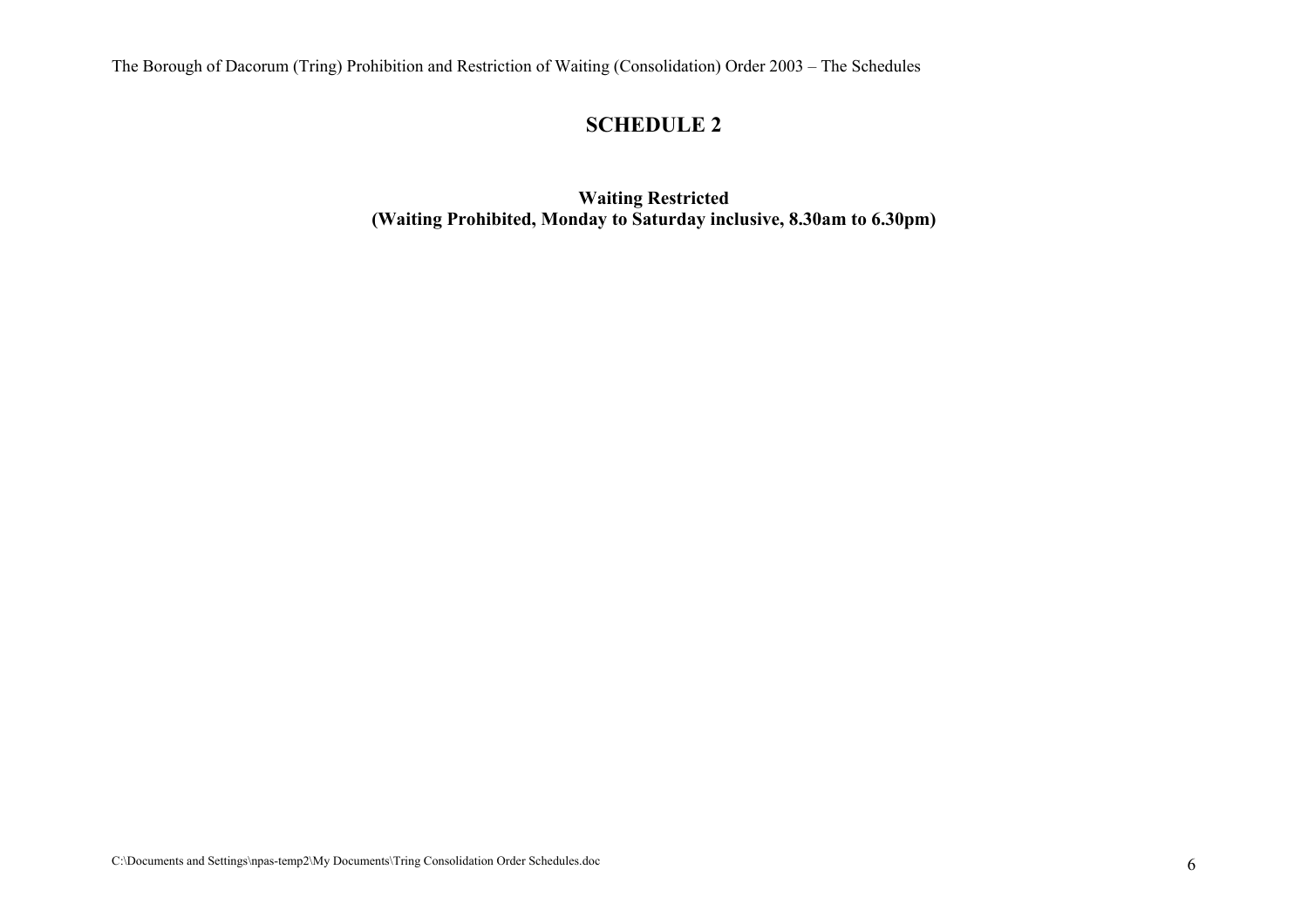### **Schedule 2: Waiting Restricted: Monday to Saturday inclusive: 8.30am to 6.30pm**

| Column <sub>1</sub> | Column 2       | Column 3                                                                                               |  |
|---------------------|----------------|--------------------------------------------------------------------------------------------------------|--|
| <b>STREET NAME</b>  | <b>SIDE OF</b> | <b>LOCATION</b>                                                                                        |  |
|                     | <b>STREET</b>  |                                                                                                        |  |
| Akeman Street       | East           | Between its junction with High Street and its junction with Albert Street, a distance of approximately |  |
|                     |                | 240 metres                                                                                             |  |
| Akeman Street       | West           | Between its junction with High Street and its junction with Albert Street, a distance of approximately |  |
|                     |                | 240 metres                                                                                             |  |
| Christchurch Road   | East           | From its junction with High Street northwestwards for a distance of 38 metres                          |  |
| Christchurch Road   | West           | From its junction with Western Road northwestwards for a distance of 38 metres                         |  |
| Langdon Street      | East           | From its junction with High Street southeastwards for a distance of approximately 15 metres            |  |
| Langdon Street      | West           | From its junction with Western Road southeastwards for a distance of approximately 48 metres           |  |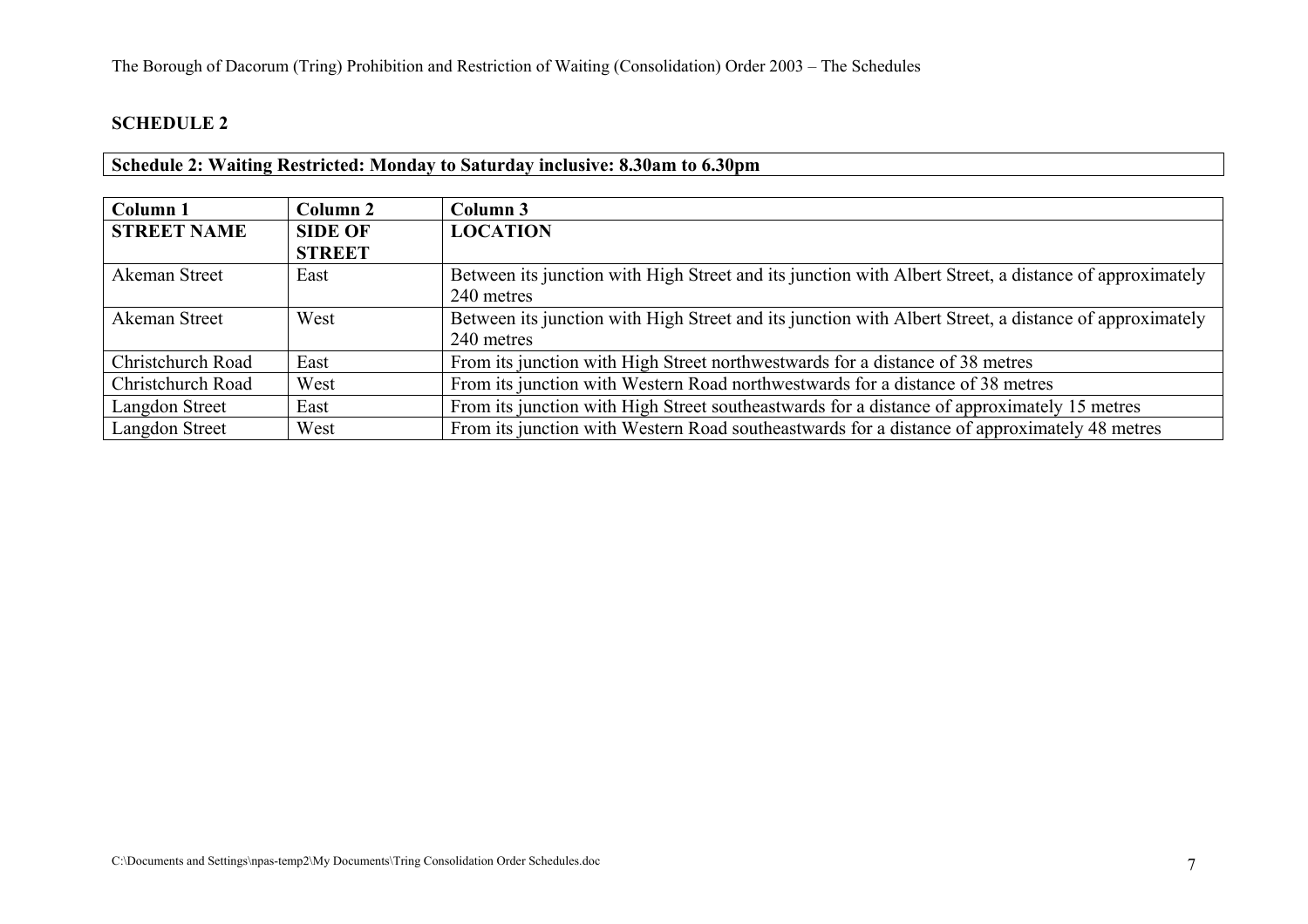# **SCHEDULE 3**

**Waiting Restricted (Waiting Prohibited, Monday to Saturday inclusive, 8.00am to 6.30pm)**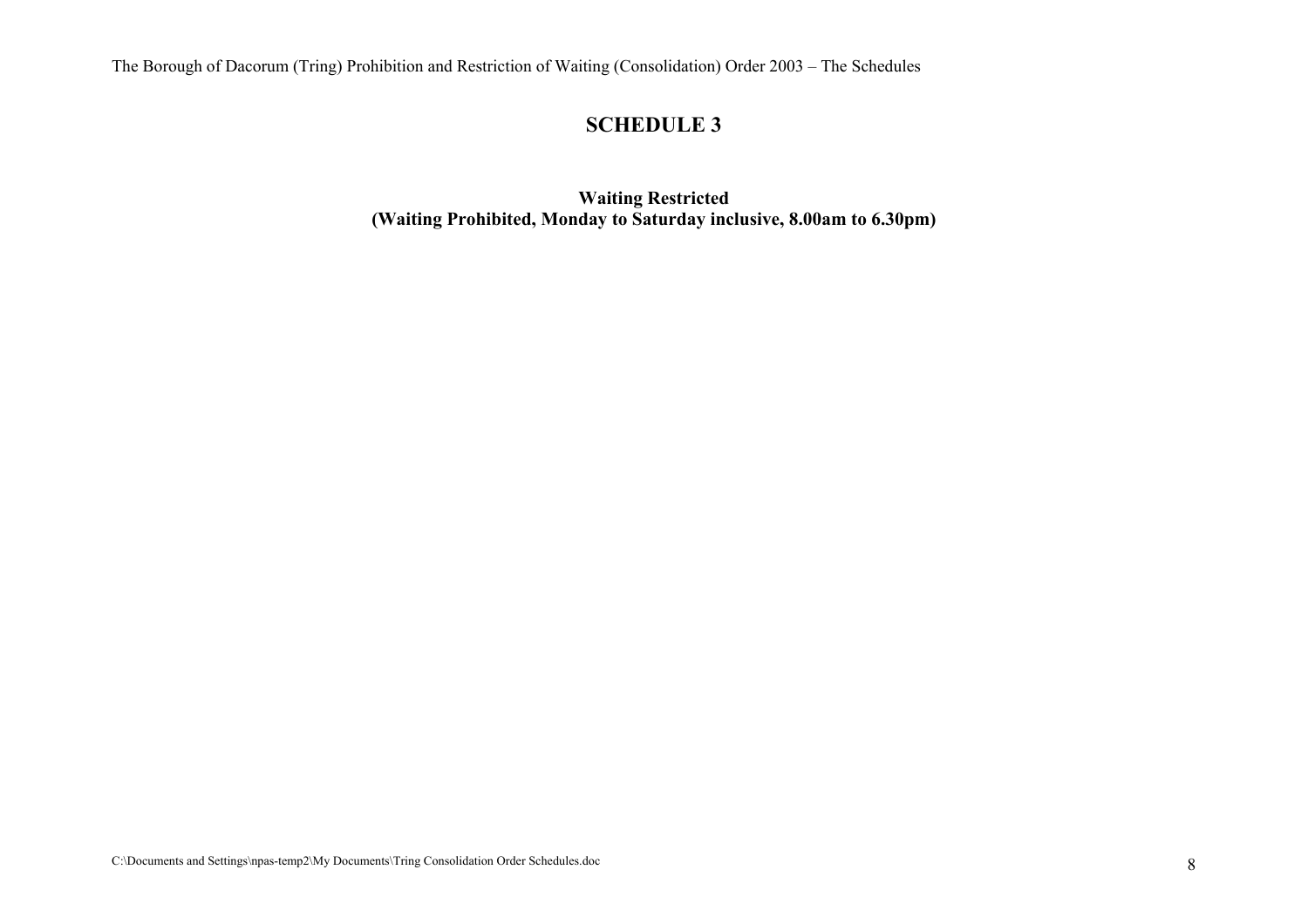### **Schedule 3: Waiting Restricted: Monday to Saturday inclusive: 8.00am to 6.30pm**

| Column 1             | Column 2       | Column 3                                                                                             |  |
|----------------------|----------------|------------------------------------------------------------------------------------------------------|--|
| <b>STREET NAME</b>   | <b>SIDE OF</b> | <b>LOCATION</b>                                                                                      |  |
|                      | <b>STREET</b>  |                                                                                                      |  |
| Chapel Street        | West           | From its junction with Park Road northwestwards for a distance of approximately 80 metres            |  |
| <b>Chapel Street</b> | East           | Between its junction with Park Road and its junction with Western Road                               |  |
| <b>Henry Street</b>  | North East     | From its junction with Western Road southwestwards for a distance of 5 metres                        |  |
| <b>Henry Street</b>  | South West     | From its junction with Western Road southwestwards for a distance of 5 metres                        |  |
| Miswell Lane         | North East     | From its junction with Western Road northwestwards for a distance of 25 metres                       |  |
| Miswell Lane         | South West     | From its junction with Western Road northwestwards for a distance of 25 metres                       |  |
| Queen Street         | North East     | From its junction with Western Road southeastwards for a distance of 25 metres                       |  |
| Queen Street         | South West     | From its junction with Western Road southeastwards for a distance of 25 metres                       |  |
| Western Road         | North          | From its junction with Christchurch Road westwards for a distance of 15 metres                       |  |
| Western Road         | North          | From a point 20 metres east of its junction with Miswell Lane westwards to a point 12 metres west of |  |
|                      |                | that junction                                                                                        |  |
| Western Road         | South          | From its junction with Langdon Stret southwestwards for a distance of approximately 185 metres       |  |
| Western Road         | South          | From the western boundary of no.67 westwards to a point 12 metres west of its junction with Chapel   |  |
|                      |                | Street, a distance of approximately 57 metres                                                        |  |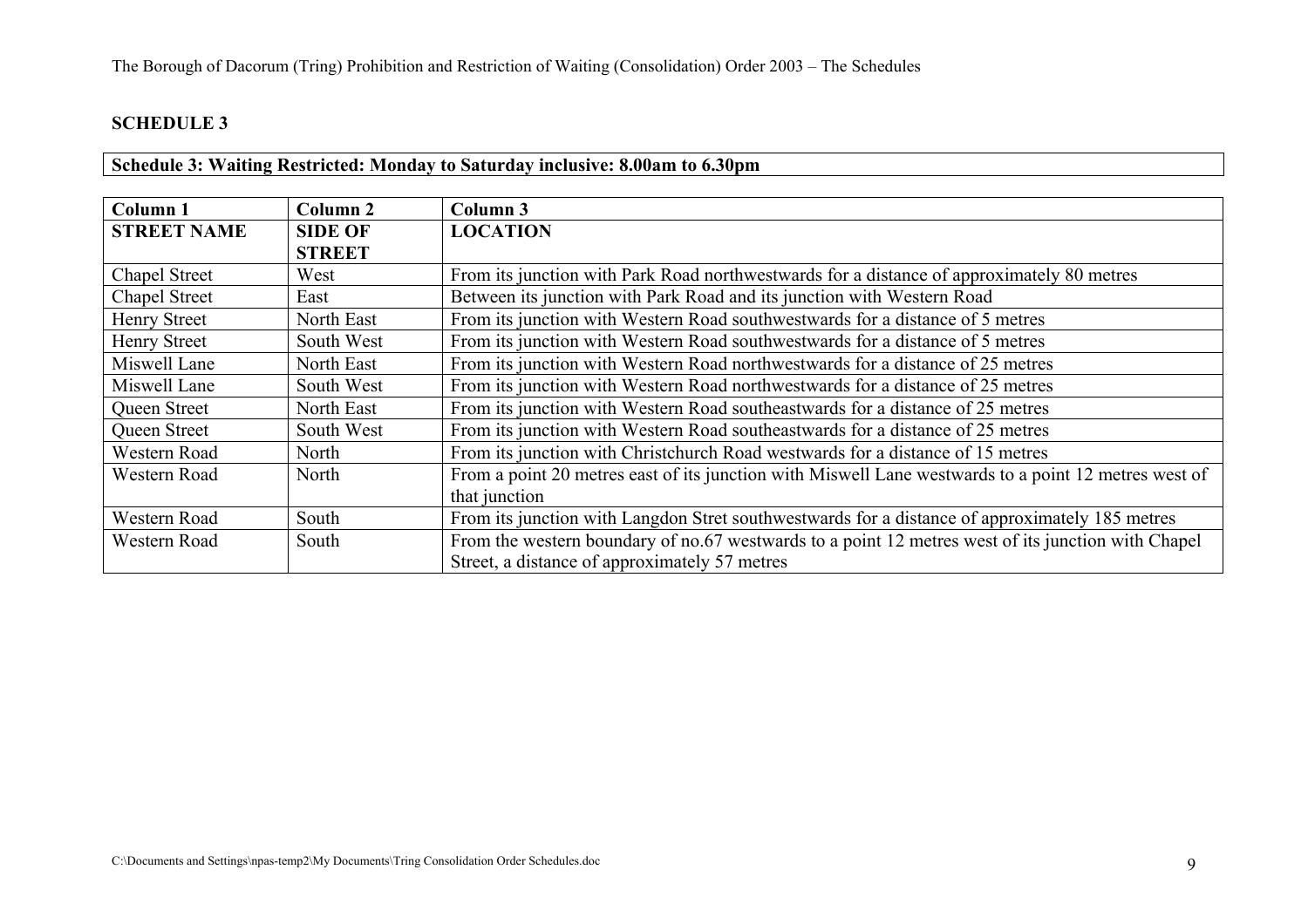# **SCHEDULE 4**

**Waiting Restricted (Waiting Prohibited, Monday to Friday inclusive, 8.30am to 6.30pm)**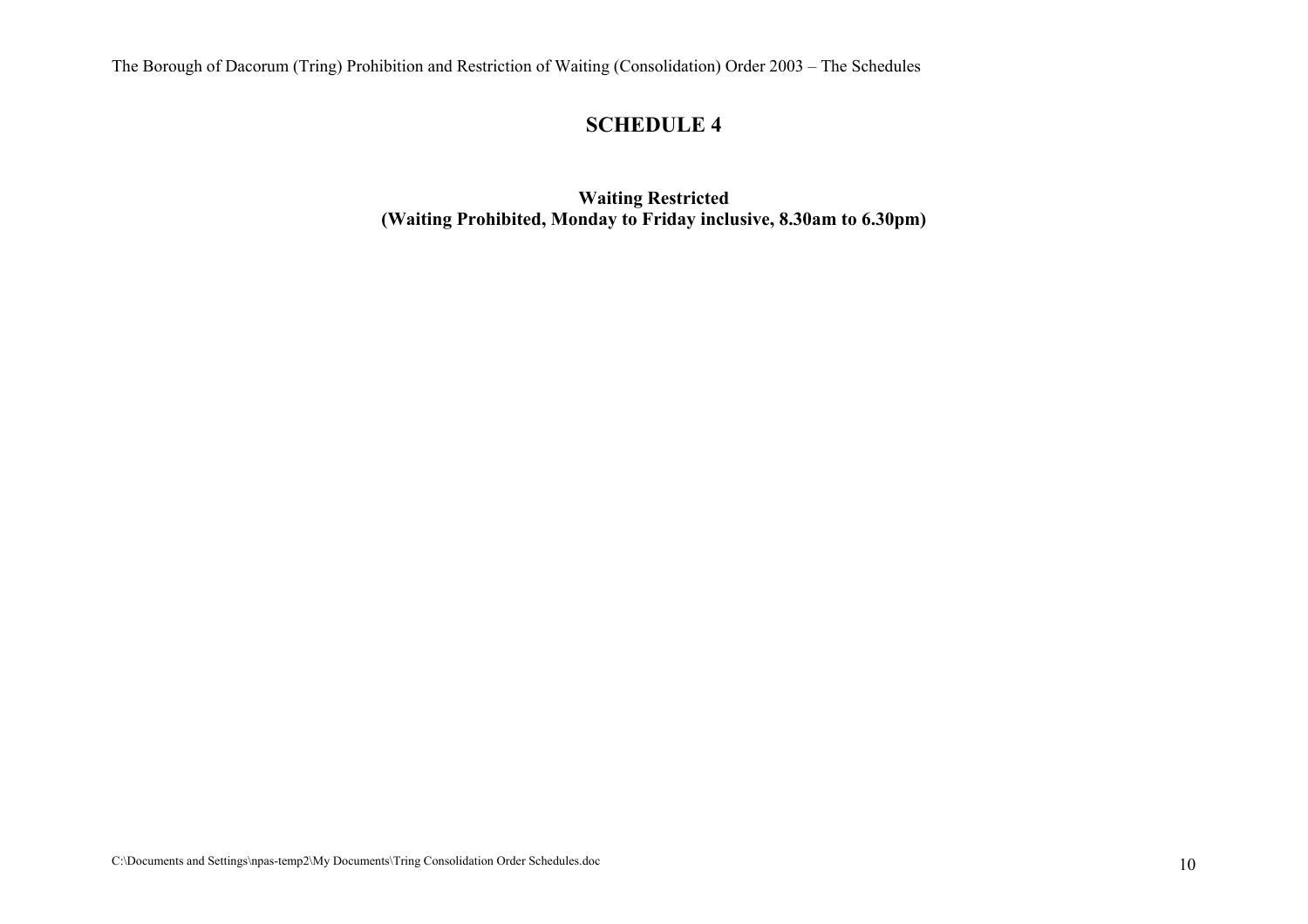| Schedule 4: Waiting Restricted: Monday to Friday inclusive: 8.30am to 6.30pm |  |  |
|------------------------------------------------------------------------------|--|--|
|                                                                              |  |  |

| Column 1           | Column 2              | Column 3                                                                       |
|--------------------|-----------------------|--------------------------------------------------------------------------------|
| <b>STREET NAME</b> | <b>SIDE OF STREET</b> | <b>LOCATION</b>                                                                |
| Mortimer Hill      | North                 | From its junction with Brook Street northeastwards for a distance of 20 metres |
| Mortimer Hill      | South                 | From its junction with Brook Street northeastwards for a distance of 20 metres |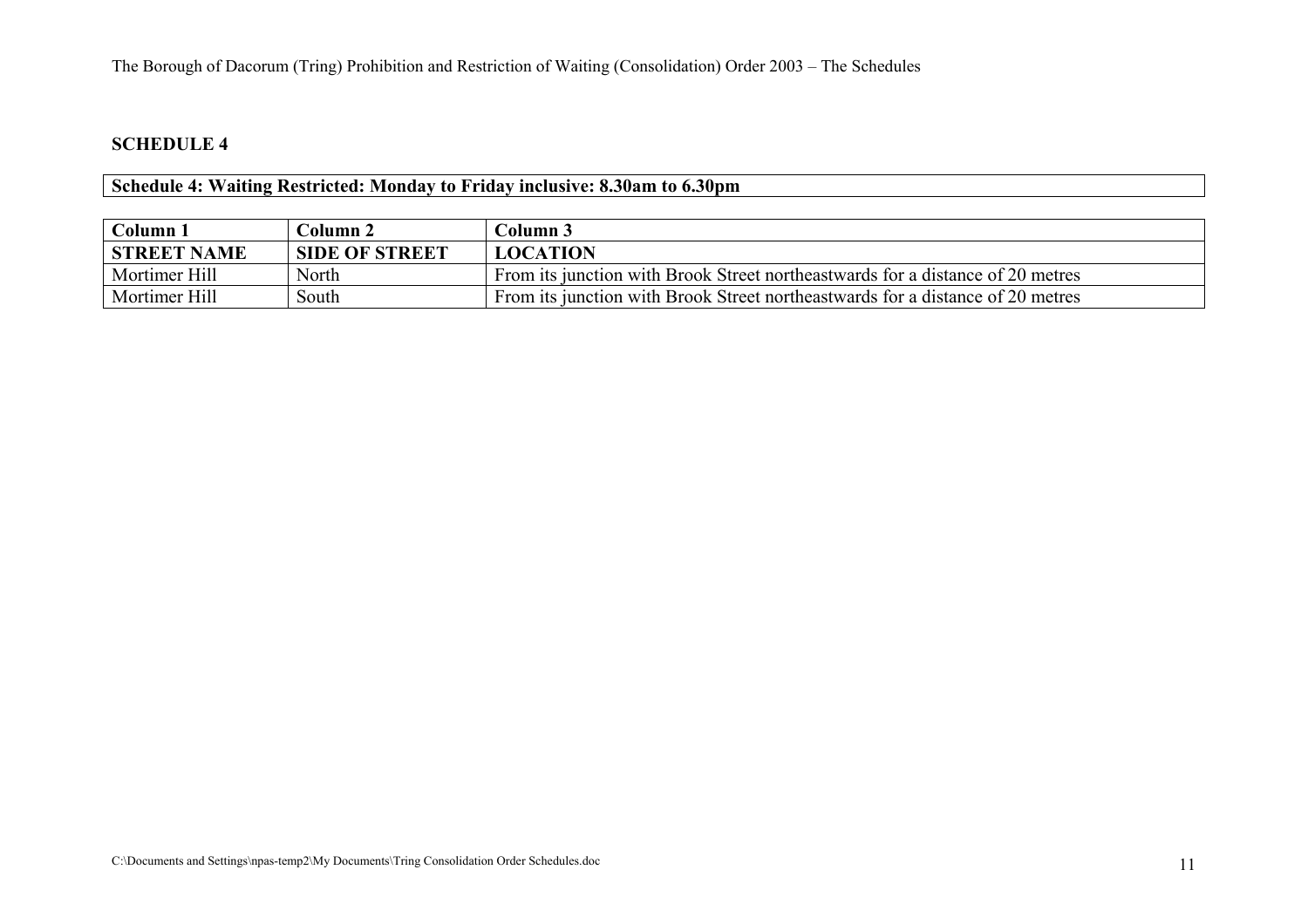### **SCHEDULE 5**

**Waiting Restricted (Waiting Limited to 1 hour, no return within next 2 hours, Monday to Saturday inclusive, 8.30am to 6.30pm)**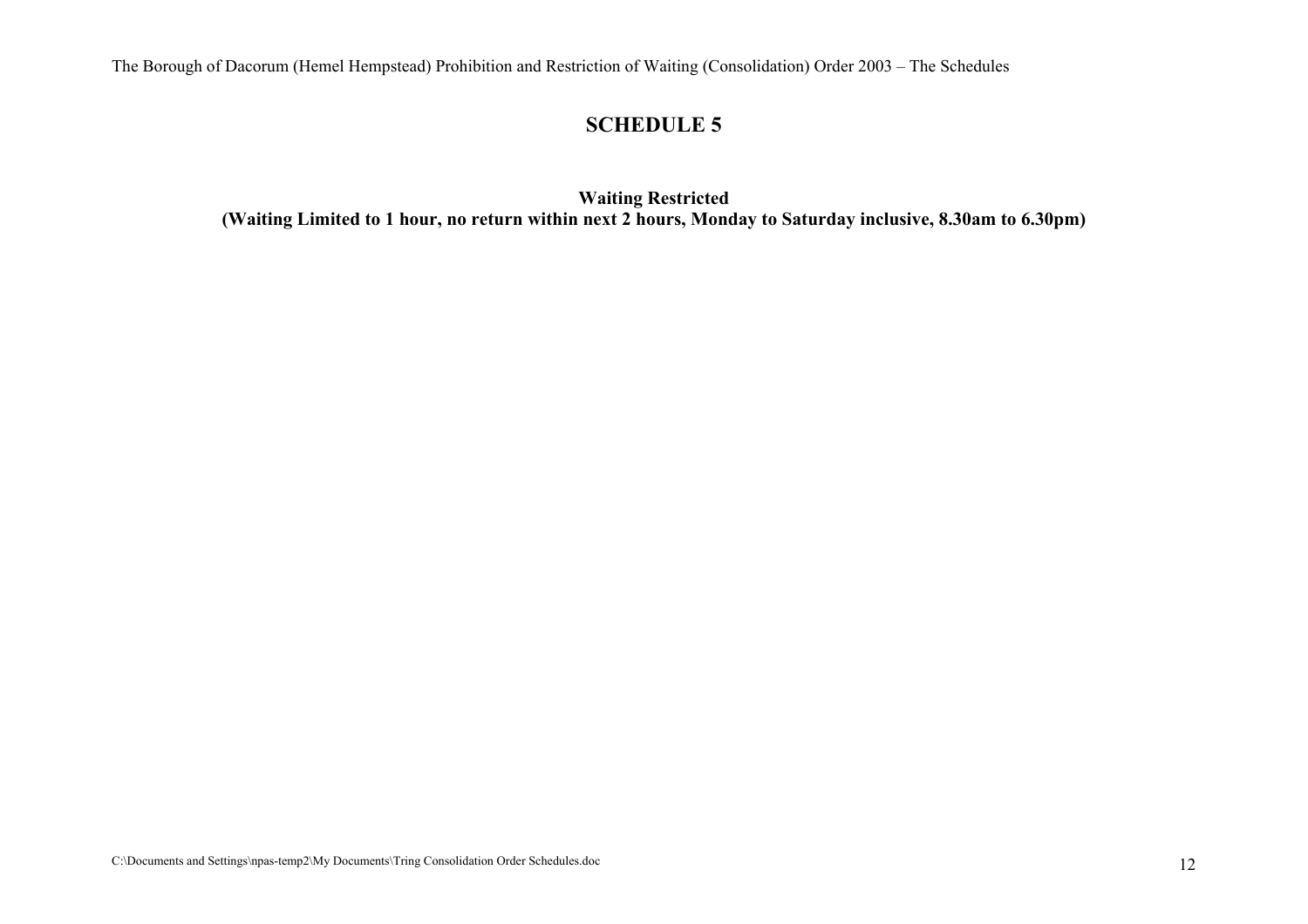**Schedule 5: Waiting limited to 1 hour, no return within next 2 hours: Monday to Saturday inclusive: 8.30am to 6.30pm** 

| Column 1           | Column 2              | Column 3                                                                                                                |
|--------------------|-----------------------|-------------------------------------------------------------------------------------------------------------------------|
| <b>STREET NAME</b> | <b>SIDE OF STREET</b> | <b>LOCATION</b>                                                                                                         |
| <b>High Street</b> | South                 | From a point approximately 100 metres east of its junction with Langdon Street eastwards for<br>a distance of 30 metres |
| <b>High Street</b> | South                 | From a point approximately 141 metres east of its junction with Langdon Street eastwards for<br>a distance of 16 metres |
| <b>High Street</b> | South                 | From a point approximately 167 metres east of its junction with Langdon Street eastwards for<br>a distance of 15 metres |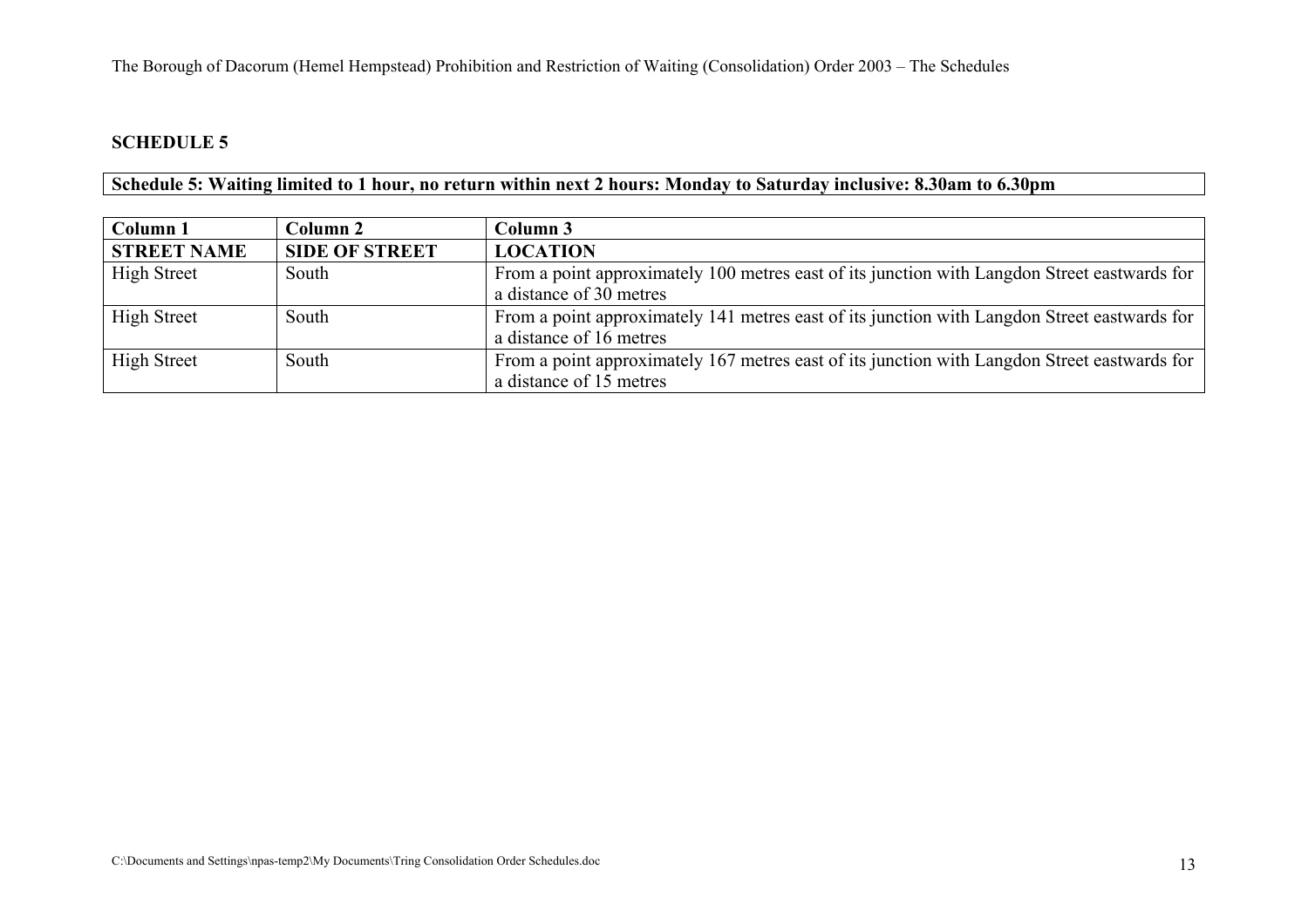### **SCHEDULE 6**

**Waiting Restricted (Waiting Limited to 1 hour, no return within next 2 hours, Monday to Saturday inclusive, 8.00am to 6.30pm)**